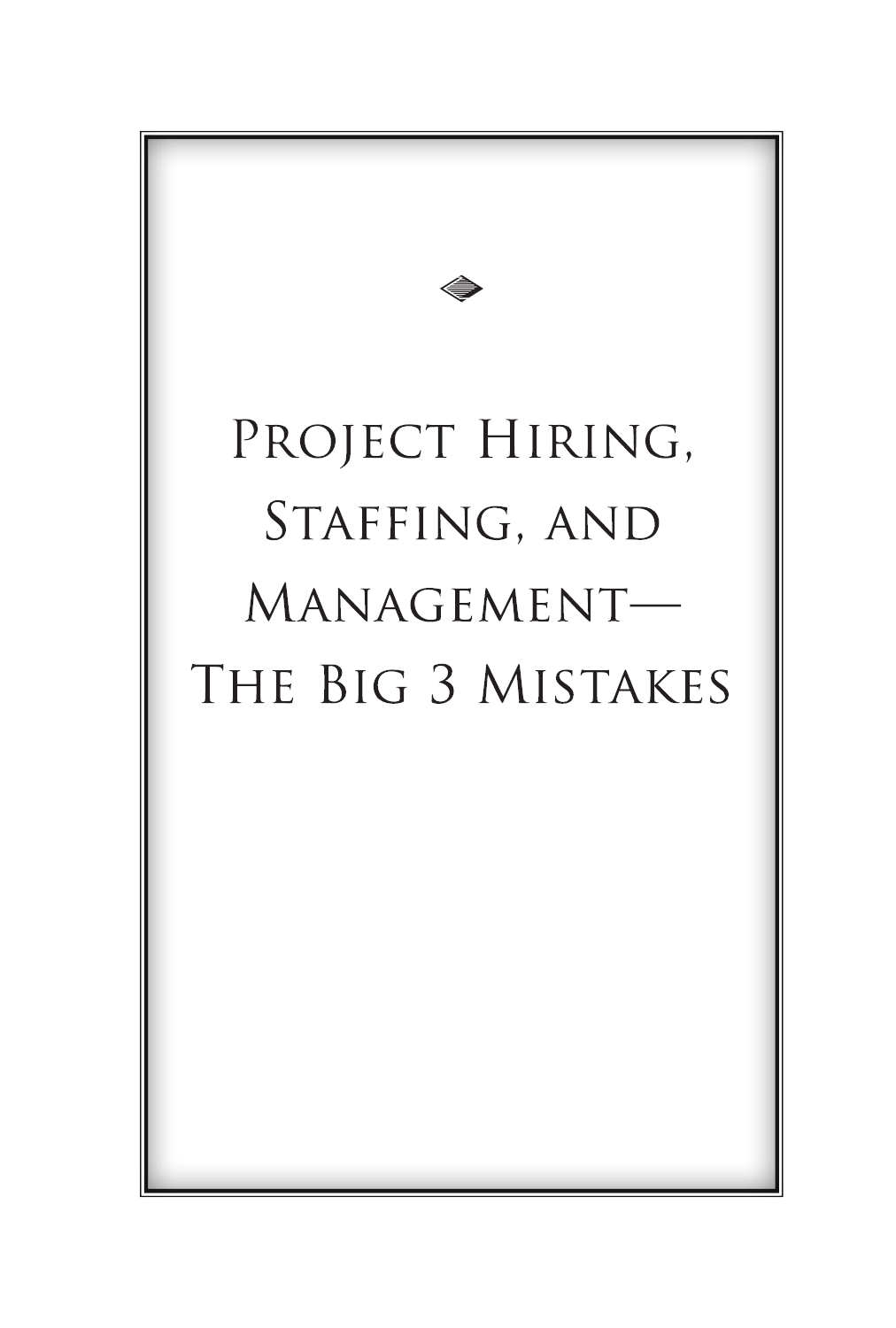"It must be remembered that there is nothing more difficult to plan, more doubtful of success, nor more *dangerous to manage, than the creation of a new sys*tem. For the initiator has the enmity of all who would profit by the preservation of the old institutions and *merely lukewarm defenders in those who would gain by the ne w ones."*

#### *- Machiavelli*

 Along with placement and executive search, we have staffed and managed more than 1,000 projects. These range from a single interim CFO engagement to deploying over 900 professionals on a high-profile, governmental, regulatory compliance initiative. We have Big 4 pedigree and have performed multiple engagement partnerships with each of them. Our team also serves as industry specialists, nationally recognized subject matter experts, and project managers for a wide variety of clients ranging from venture-backed start-ups to Fortune 500 companies and non-profits. We team with clients in numerous and varied industries throughout North America.

 We're often asked before engagements about the biggest mistakes clients make in hiring, staffing, and managing projects. No project is completed perfectly. Hundreds of mistakes are made by all of us, no matter how many initiatives we have under our belts. But of all the mistakes that are made, we see the following Big 3 errors as both the most common and the most costly.

### #1 Misalignment of internal and external resources

 Whenever management puts outside consultants entirely in charge of a project, leaving their internal personnel out of the most mission-critical decision and management phases of the project there is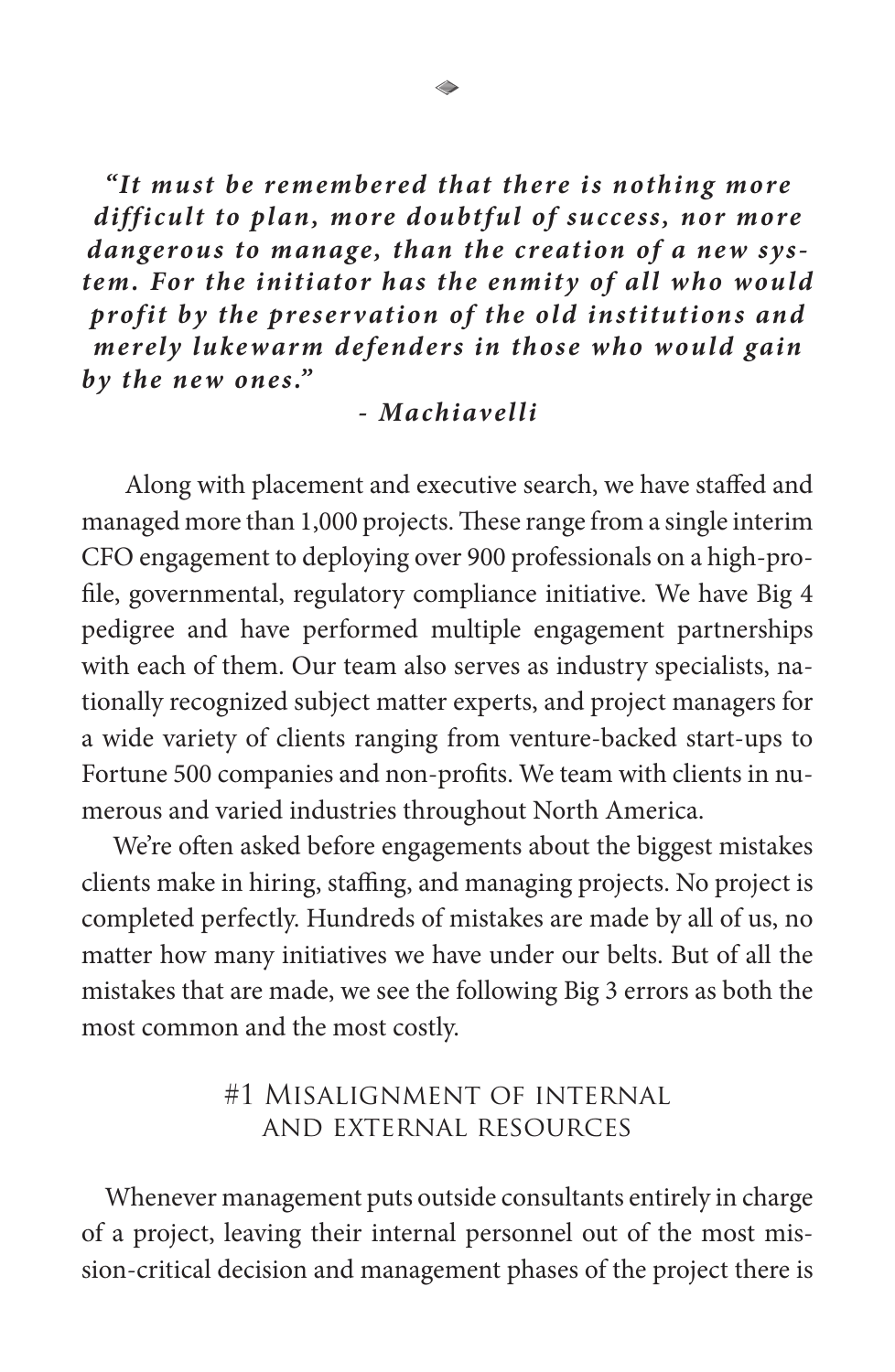a misalignment of internal and external resources that is both costly and troublesome.

 Best practices have long demonstrated the value of using outside resources. Outside consulting and project resources alleviate excessive pressure on internal staff and bring much needed objective, professional insight and perspective to many complex projects. This is a good thing. However, on their best day, most outside consultants—including us—typically catch only about 95 percent of the most important nuances of a client company's day-to-day operations or specialized business transactions. The other 5 percent represents a knowledge gap that is not completely understood by any outside consultant. This gap will make big, troublesome things fall on the floor and break most chances of a reliable outcome. That is not good.

 This 5 percent knowledge gap can easily wreck the flow, the efficiency, and the post execution success of the entire initiative. Even a relatively small 5 percent misunderstanding can derail your targeted outcomes and deliverables. Imagine, for example, what would happen if a major airline put a consultant who knows 95 percent of the job of landing a Boeing 747 in charge of advising and deciding on major landing procedures. Not only would this not end well, but your entire team would wonder why you trusted the outsider over those who have intuitive knowledge of and heavy day to day experience with your most important processes and procedures.

 Since your long-term internal employees know your business best, you would be wise to use, leverage, and trust their judgment and expertise. People generally do best what they practice most. Assigning the best, *most practiced*, internal people—those with proven track records and possibly years of experience in dealing with specific transactions or operational functions to the forefront of your project will eliminate that 5 percent knowledge gap. Unlike the outside consultants, your best internal people deal with your key issues each and every day. They have overcome knowledge gaps via years of service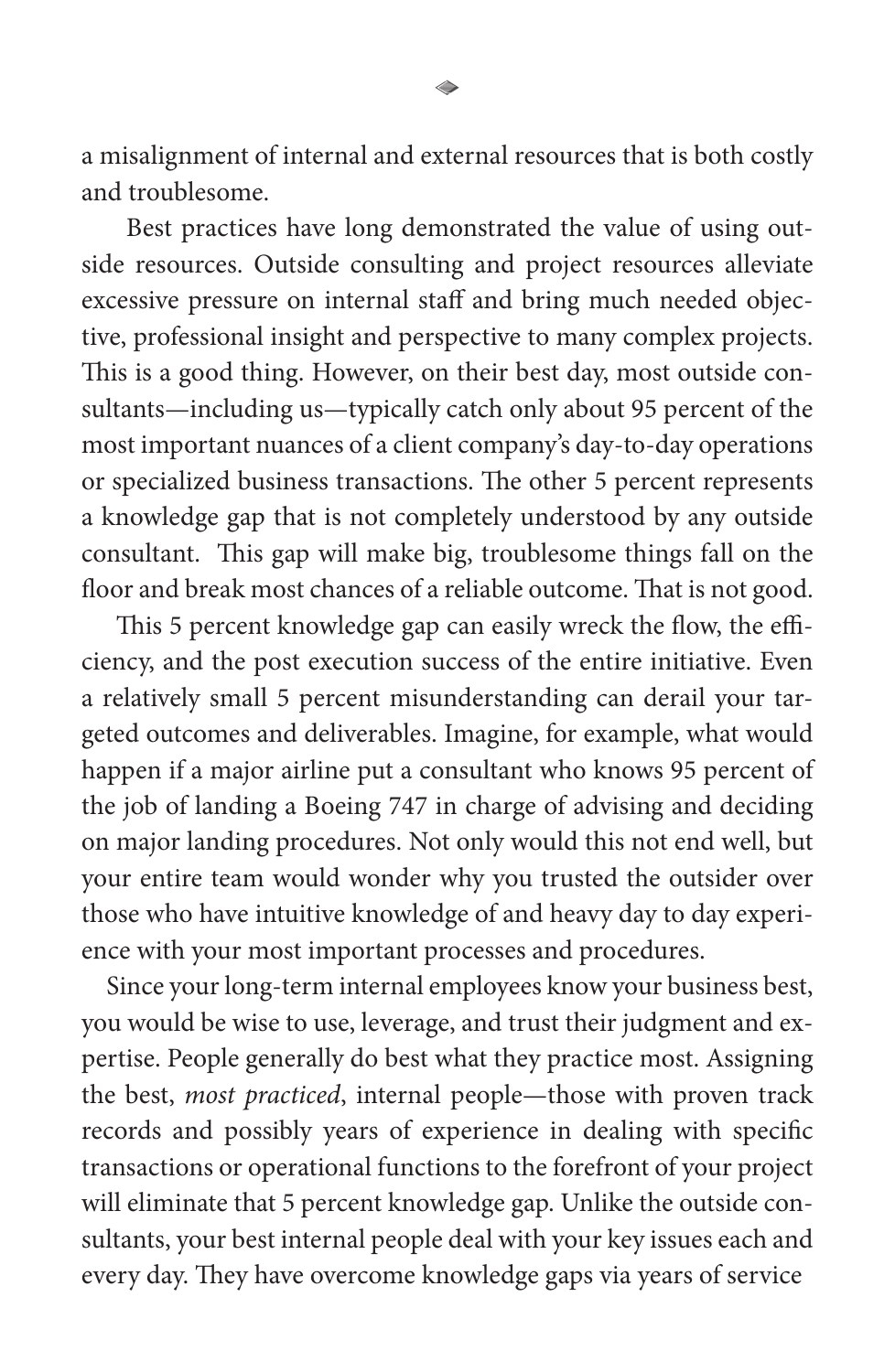and practice inside your business. Consequently, using these internal resources will significantly minimize the chance of project disaster.

 The final consequence of this mistake is revealed by the most common question asked by management and their teams after completion of a major project. *"Why did we set the system (or procedure) up this way?"* If the answer is "Because the consultants told us to set it up this way," You have a problem! Your organization now has a system, process or procedure that the consultants (who are now gone) loved, but doesn't meet your needs, and no one in your organization owns the consequences. *Don't let this happen!*

# #2 Trusting your team to assign the best resources to the project

 When a Project Leader tells your Manager, *"I want you to assign your best (insert a role or title here) to this project."* You should know that, no matter how much the Manager likes or respects the Project Leader, that Manager will never assign the best person to the project. She can't. That best person is too valuable to the day-to-day operations and too important to the monthly close or other critical missions in the manager's department.

 Consequently, the Manager will most likely assign the second, or worse yet, the third best person to the project. The second or third best person will lack the training, the knowledge, and the experience needed to make the right decisions about critical project issues and initiatives.

 The solution is to allow the Manager to backfill his or her best person's role with an interim subject matter expert (SME). The ideal backfill is someone who the manager can personally vet as being as good, or maybe even better, than their best internal resource. The chosen SME should also be someone who will fit seamlessly into your team and its culture.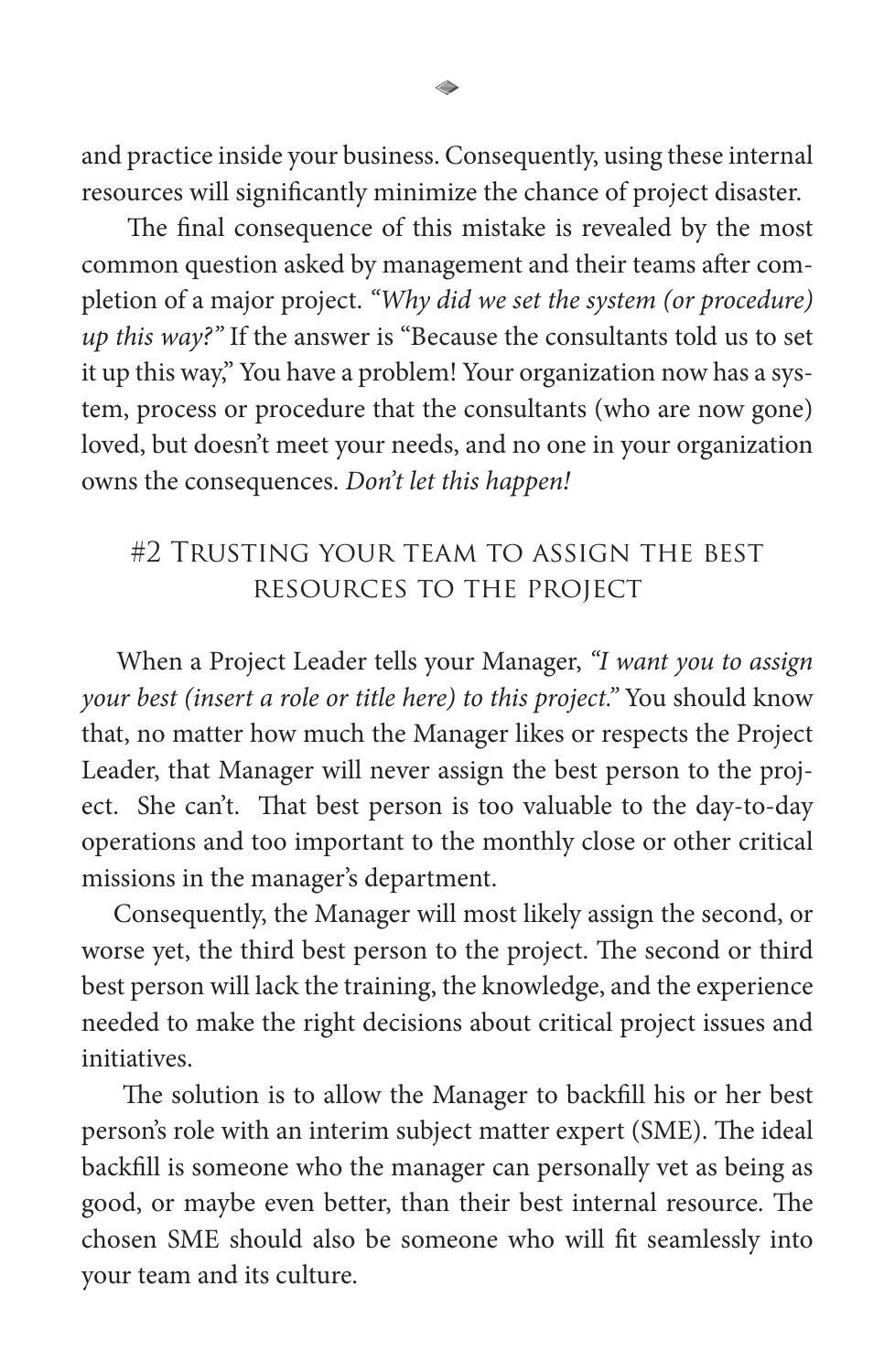Encourage brief weekly touch points, such as issue and problem resolutions, with the interim consultant and your internal person(s) serving on the project. The manager will then have the confidence to release his or her best person for the project without disrupting the critical flow of their department. An added benefit is that your internal people will know, understand and feel good about the project. They will appreciate knowing that their job is waiting for them when they've completed the special project initiative. More importantly, they will have the opportunity to show they can do far more than their daily roles allow, often providing them excellent new technical skills and making them great candidates for promotions. This approach gets people involved at all levels, giving your team high levels of motivation and ownership of the special project and its outcome.

# #3 Little or no resources are dedicated to change management

 Imagine spending \$1.5 million on upgrading to a new system. Yet, over a year later, none of the promised efficiencies or economies have materialized. When someone finally looks under the hood to see what went wrong, the answer is clear and simple: people are trying to make the old inefficient processes and procedures work on the new system. Simply put, they're using the new system in the old ways, thus eliminating any hope of efficiency or economy. In this situation, there is a need to address and take ownership of the *"change management"* issues.

 We recently witnessed this kind of mistake with a client that is a global Fortune 100 company. The client implemented one of SAP's self-service HRIS modules to eliminate the need for each of its 100+ regional divisions to have their own HR Manager.

 Most of the HR Manager's time was spent doing administrative duties, such as new-hire on-boarding documentation, termination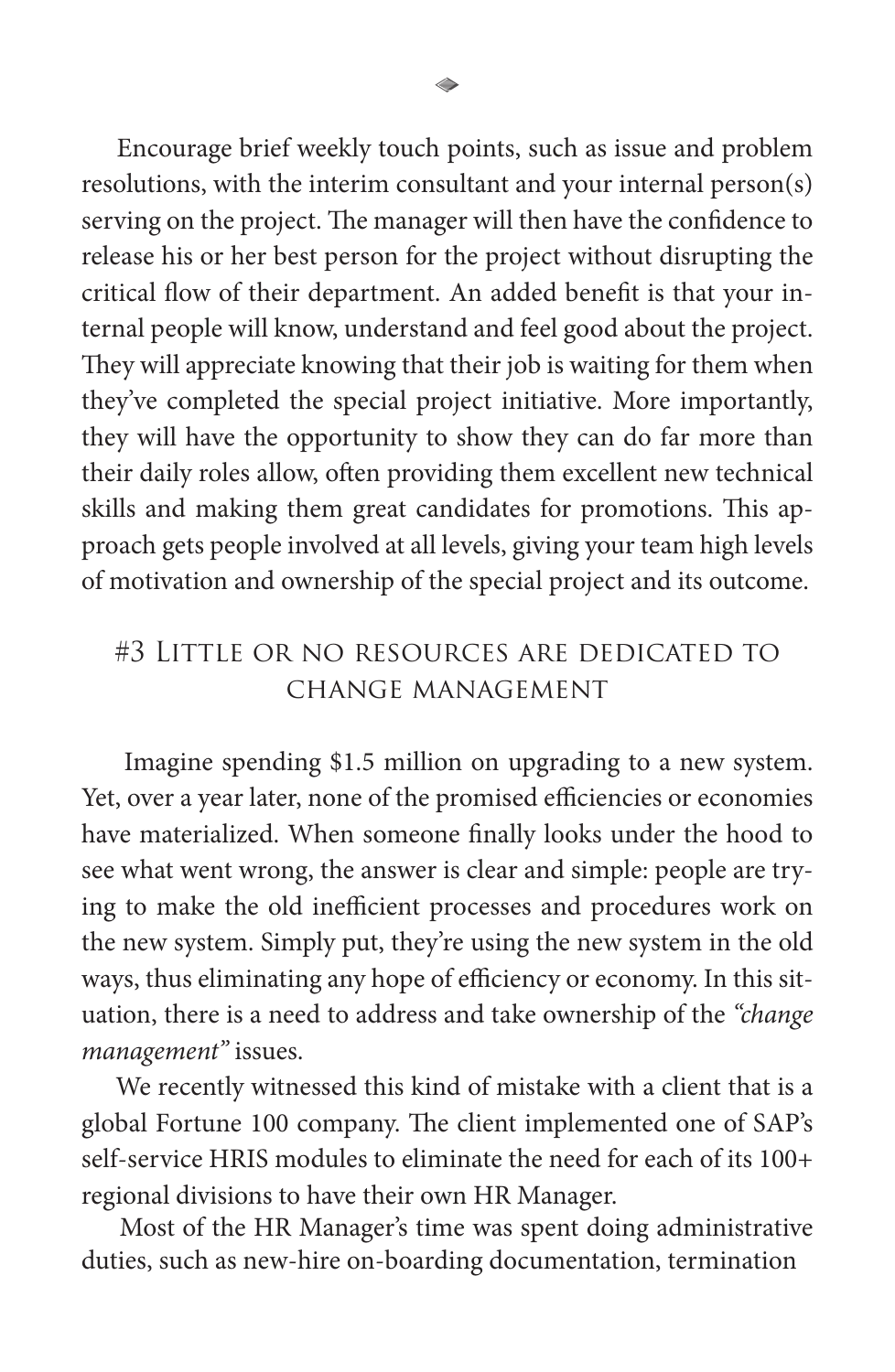paperwork, changes in employment and payroll status, and personnel updates. The new system was designed to allow the Regional Presidents and/or their assistants to handle nearly all administrative HR duties online, eliminating more than 80 human resource manager positions, hundreds of hours of "busy work" and a seven-figure piece of overhead.

 $\Leftrightarrow$ 

 The problem was that the Regional Presidents never showed up for the training, never used the self-service module, and never eliminated any of the "busy work" or reduced any of the targeted HR Manager positions! Despite having spent a fortune on a new system, they never changed their way of doing things.

 Two years later, the company did engage a change management team that implemented the much needed changes and hoped for outcomes. They did this by communicating the new rules around using the new system, which eliminated thousands of hours of non-productive HR busy work, and made the benefits and cost-savings visible to everyone throughout all levels of the company. The change management team put recurring training and measurement processes into place to ensure that both the system and its expected efficiencies were optimized.

# **The old adage, "Organizations don't change, individual's do", applies perfectly.**

 No matter how large or small a project is, the success of that project ultimately lies with each employee doing their work differently, multiplied across the employee spectrum impacted by the change. Effective change management requires an understanding for and an appreciation of how one person makes a change successfully. Without an individual perspective, we're left with meaningless activities and no idea of the goal or outcome we're trying to achieve.